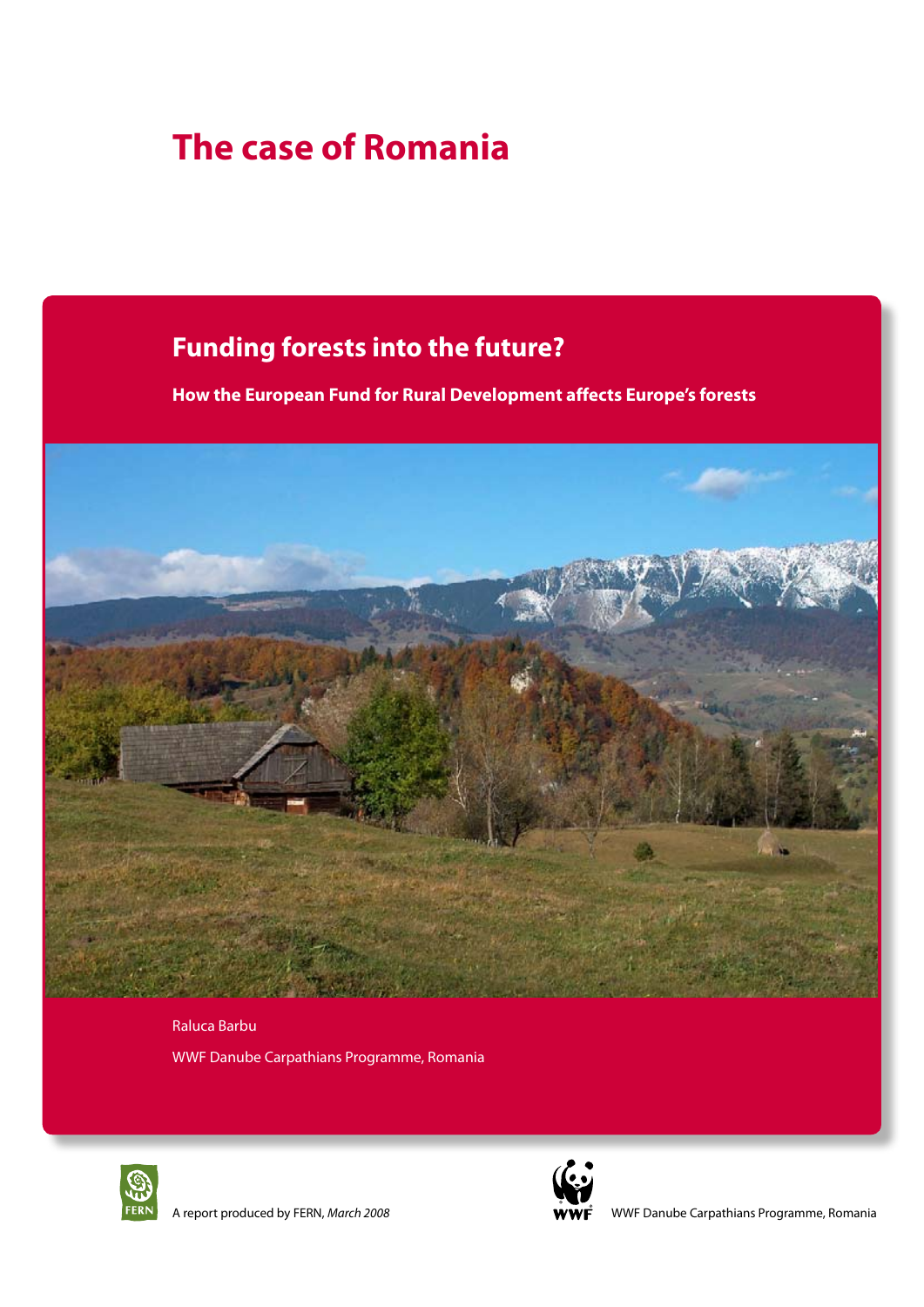

WWF Danube Carpathians Programme <www.panda.org/dcpo>



<www.fern.org>

This paper was funded by the European Community, Directorate-General for Agriculture and Rural Development and the Dutch Ministry of Environment and Spatial Planning.

The views expressed, the information presented, and the geographical and geopolitical designations used in this product do not imply the expression of any opinion whatsoever on the part of any of the donors. Neither do they necessarily represent FERN's position.

This paper is part of a series of six country reports that includes Bulgaria, Czech Republic, Finland, Hungary, Portugal and Romania. All are available at<www.fern.org>

Cover photo: George Dinicu - WWF *March 2008*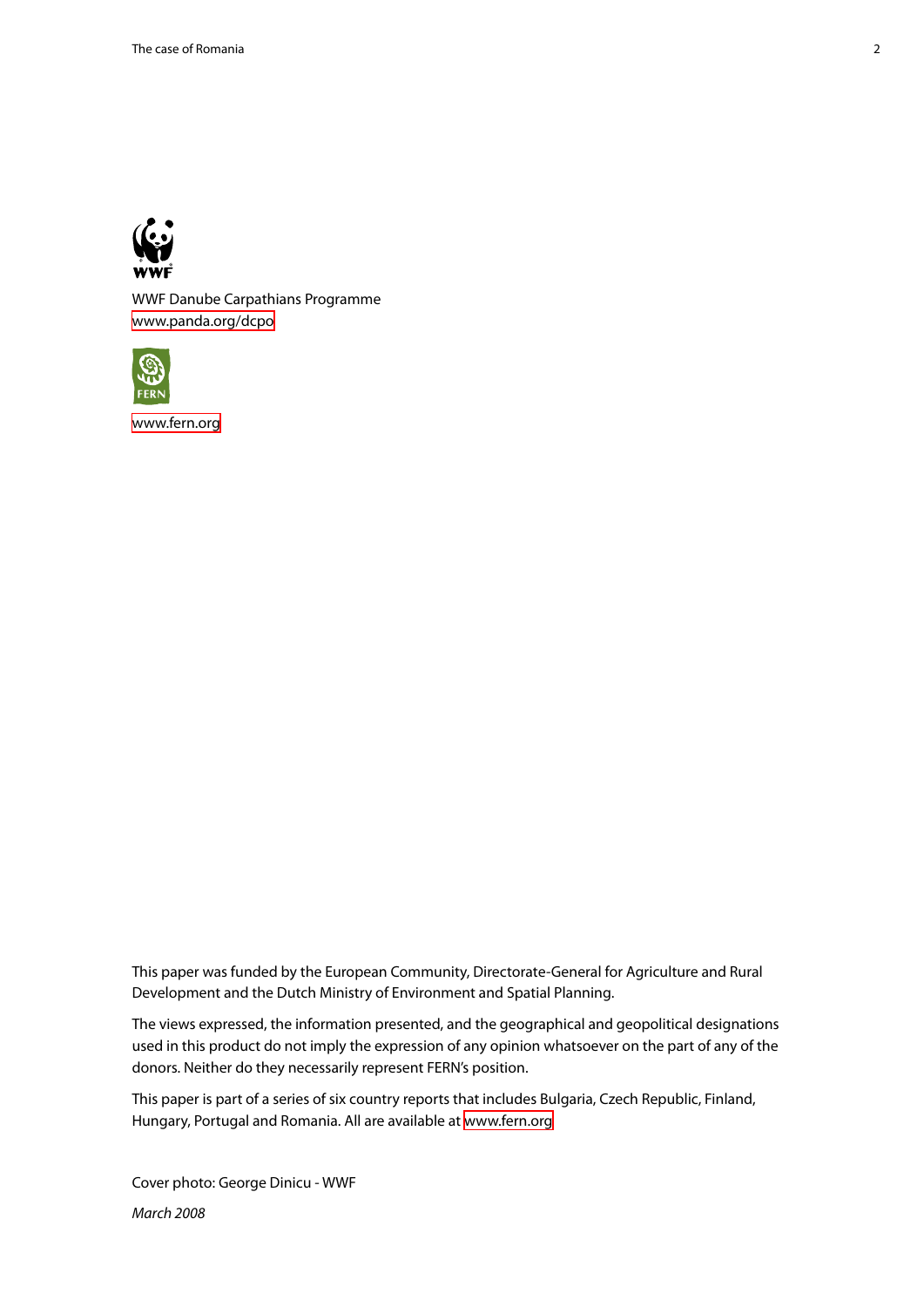## **Contents**

| <b>Acronyms</b> |                                                                                                                               | 4  |
|-----------------|-------------------------------------------------------------------------------------------------------------------------------|----|
| 1               | The forestry sector in Romania: background                                                                                    | 5  |
| 1.1             | Biodiversity conservation in forestry                                                                                         | 6  |
| $\overline{2}$  | <b>Content of the Rural Development Programme in Romania</b>                                                                  | 7  |
| 2.1             | The Rural Development Fund and forest-related activities                                                                      | 7  |
| 2.2             | Funding for commercial forestry, environmental practices, training and education                                              | 9  |
| 2.3             | The National Strategy Plan for Rural Development, the national biodiversity action plan,<br>and the National Forest Programme | 12 |
| 2.4             | The RDP and the National Strategy Plan for Rural Development                                                                  | 13 |
| 2.5             | The RDP and its contribution to the Natura 2000 network and related EU targets                                                | 15 |
| 2.5.1           | The EU target 2010 (stopping biodiversity loss by 2010)                                                                       | 15 |
| 2.5.2           | Natura 2000                                                                                                                   | 16 |
| 2.5.3           | Other related EU policies (the EU Forest Action Plan, the FLEGT Action Plan and the Biomass<br>Action Plan)                   | 16 |
| 3               | The process of developing the programme                                                                                       | 17 |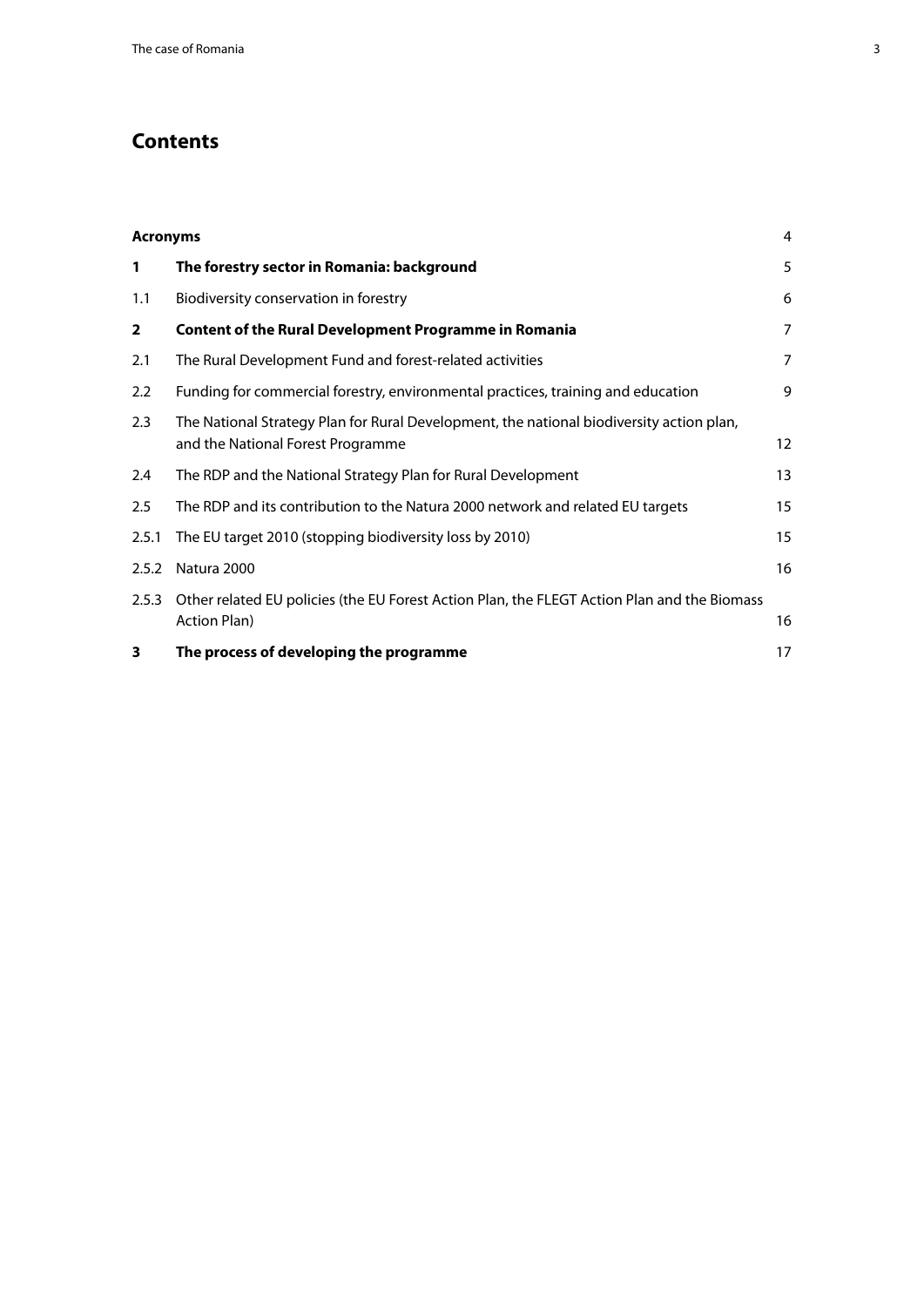## <span id="page-3-0"></span>**Acronyms**

| CAP             | <b>Common Agricultural Policy</b>                                    |
|-----------------|----------------------------------------------------------------------|
| CSG             | <b>Community Strategic Guidelines</b>                                |
| <b>EAFRD</b>    | European Agricultural Fund for Rural Development                     |
| EAP             | <b>Environment Action Programme</b>                                  |
| EC              | <b>European Community</b>                                            |
| <b>ENA-FLEG</b> | Europe and North Asia Forest Law Enforcement on Governance and Trade |
| EU              | <b>European Union</b>                                                |
| <b>FAP</b>      | <b>Forest Action Plan</b>                                            |
| <b>FSC</b>      | Forest Stewardship Certification                                     |
| <b>IACS</b>     | Integrated Administrative and Control System                         |
| <b>MADR</b>     | Ministry of Agriculture and Rural Development                        |
| <b>NRDP</b>     | National Rural Development Programme                                 |
| <b>NSP</b>      | National Strategy Plan                                               |
| <b>RDP</b>      | Rural Development Programme                                          |
| <b>RDR</b>      | <b>Rural Development Regulation</b>                                  |
| SAPARD          | Special Accession Programme for Agriculture and Rural Development    |
| <b>SEA</b>      | <b>Strategic Environmental Assessment</b>                            |
| <b>SWOT</b>     | Strengths Weaknesses Opportunities (analysis)                        |
| <b>WFD</b>      | <b>Water Framework Directive</b>                                     |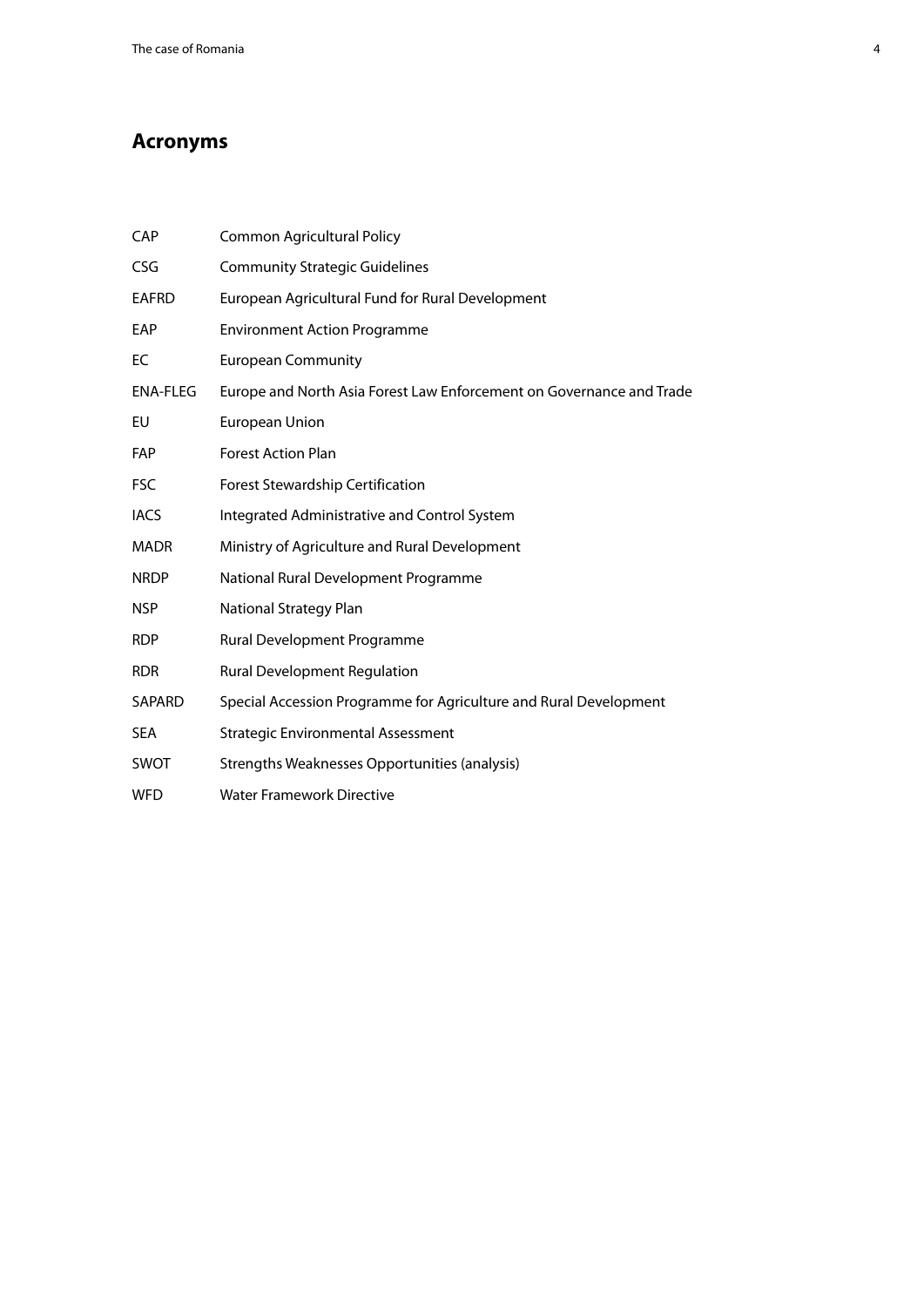## <span id="page-4-0"></span>**1 The forestry sector in Romania: background**

About 27 per cent of Romania's territory is covered by forests. This is less than the European average, and well below what researchers consider possible, given the country's natural conditions. The optimal threshold is estimated at between 32 per cent and 35 per cent of the country's total territory.

In the year 2004, the national forest land totalled 6,382,000 hectares (ha), of which 6,222,000 ha was effectively covered by forests (30 per cent coniferous and 70 per cent deciduous). The remaining 160,000 ha of so-called forest land was made up of land for afforestation, land serving forestry cultivation, production or administration needs, and non-productive land etc. included in forest management schemes.

At the end of 2005, the national forests covered an area of 6,391,000 ha. Of this, 6,233,000 ha consisted of exclusively forested land (29 per cent resinous and 71 per cent broadleaved). The remaining 158,000 ha consisted of land designated for further afforestation, lands allotted for culture, production and administrative purposes, or unproductive lands included in forest management plans (INS 2006).

Significant areas of the Romanian forests (51.9 per cent) are located in the mountains, while 37.2 per cent are in hilly areas and 10.9 per cent in plain areas. Standing wood volume of forests from the national forest fund is 1.341 million  $m<sup>3</sup>$ . The average of wood volume is 218 m<sup>3</sup>/ha. The unitary average growth of forests is 5.6m3/year/ha (according to MADR's study of the Status of Romanian Forestry, 2005).

The legal framework on land property restitution was developed in three stages in 1991, 2000 and 2005. As a result, it is estimated that the private and local public property will comprise 65 per cent of the overall national area of forests. Since the start of the process of land restitution, when fragmentation of property became a new feature of Romanian forests, the current approach has been either to create associations of forest owners, or to try and join forests together, in order to enable forests to be managed in a sustainable way.

Strengthening of the private ownership of forests under both these structures has increased efficiency, and complying with forest norms represents a high priority for the forest sector in Romania. Private owners are required to organise themselves in forest districts and to hire forest rangers, or to contract out this service to Romsilva or other private forest districts. So far 106 private forest districts have been set up, and these manage over 1 million hectares of forests.

In 2005 the total volume of wood exploited was 15,671,000  $\text{m}^3$ ; of this, 11,783,000  $\text{m}^3$  was supplied to economic operators, while the remainder  $(3,888,000 \text{ m}^3)$  went to the general population (INS 2006).

Wood harvested from state forests is sold by public auction, while private forest owners can sell their wood independently. In both cases, logging is done by authorised economic operators. In Romania there are currently around 3,200 authorised economic operators.

Forest roads cover less than 42,000 km (about 6.4 m/ha), which represents a major constraint on the proper management of the national forest reserve. This results in more than 2 million ha of forests being practically out of reach for technical and economic reasons. The huge energy costs and poor infrastructure (lack of roads, cableways and railways) typically limit the amount harvested at lower levels, leading to over-logging in the easily accessible areas, and causing the introduction of unsuitable technologies in the areas where access is difficult. The poorly maintained roads further contribute to erosion during the process of exploitation.

Despite this, the sector continues to contribute over 9 per cent of country's exports, and 1.2 per cent of country's import value.

Over recent years the area of forested land has remained virtually constant (6,366,000 ha in 1998,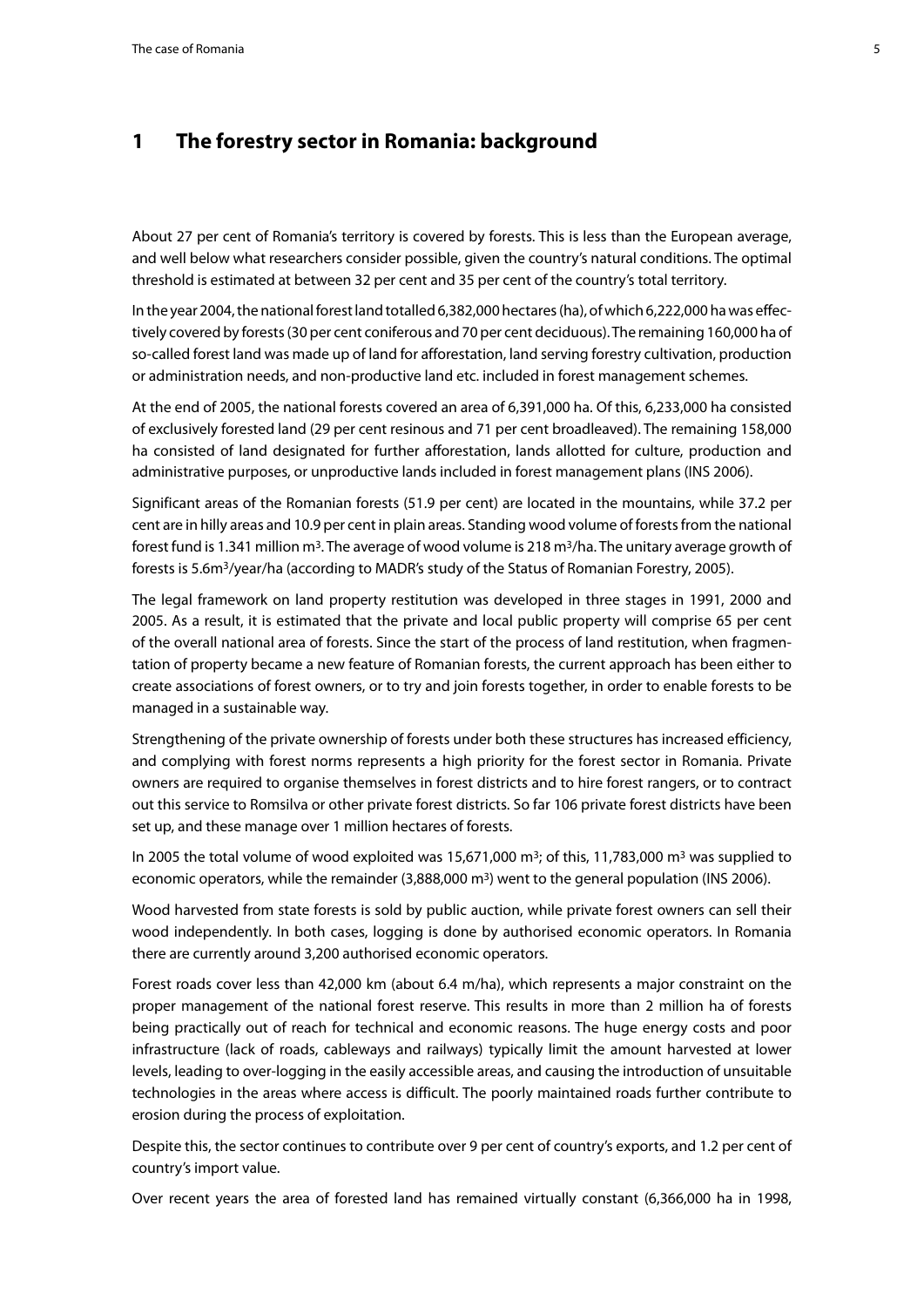<span id="page-5-0"></span>compared with 6,382,000 ha in 2004). However, there have been numerous cases of illegal logging, in connection with the process of forest land restitution as well as due to the need to provide a livelihood for people in areas with a low standard of living. One of the long-term objectives of the forestry sector is the enlargement of the area of forested land, from 27 per cent (the present share) to about 32 per cent. Illegal logging represents one of the main forms of anthropic pressure upon biodiversity in Romania. According to the objectives stated in the National Forest Programme, an increase in forested area will also contribute to:

- **Biodiversity preservation**
- Satisfying the demand for timber, as a renewable energy source
- Diminution of the effects associated with natural risks (flooding, drought, erosion)
- • Diminution of glasshouse gas emissions (see the Kyoto Protocol).

#### **1.1 Biodiversity conservation in forestry**

Regarding the relationship between forestry and biodiversity management, Romania is one of few remaining European countries which still has virgin forests. These are located mainly in the mountain areas, and amount to approximately 300,000 ha.

All forests have multiple functions. They serve as wildlife habitats (especially those situated in potential Natura 2000 sites); they help in soil and water conservation in hydrographical basins; and they perform an important social function for human communities. Where one or all of these functions are considered to be of high or critical importance, forests may be classified as forests with high conservation value. By the end of 2005, some 1,100,700 ha of Romanian forest had been certified under the Forest Stewardship Certification (FSC) System.

Over 9 per cent of the forest area (574,878 ha) is located in protected areas, where there is an emphasis on management according to the principles of biodiversity conservation. (Source: Romsilva National Forest Administration 2006 – management of forest area within National Parks.)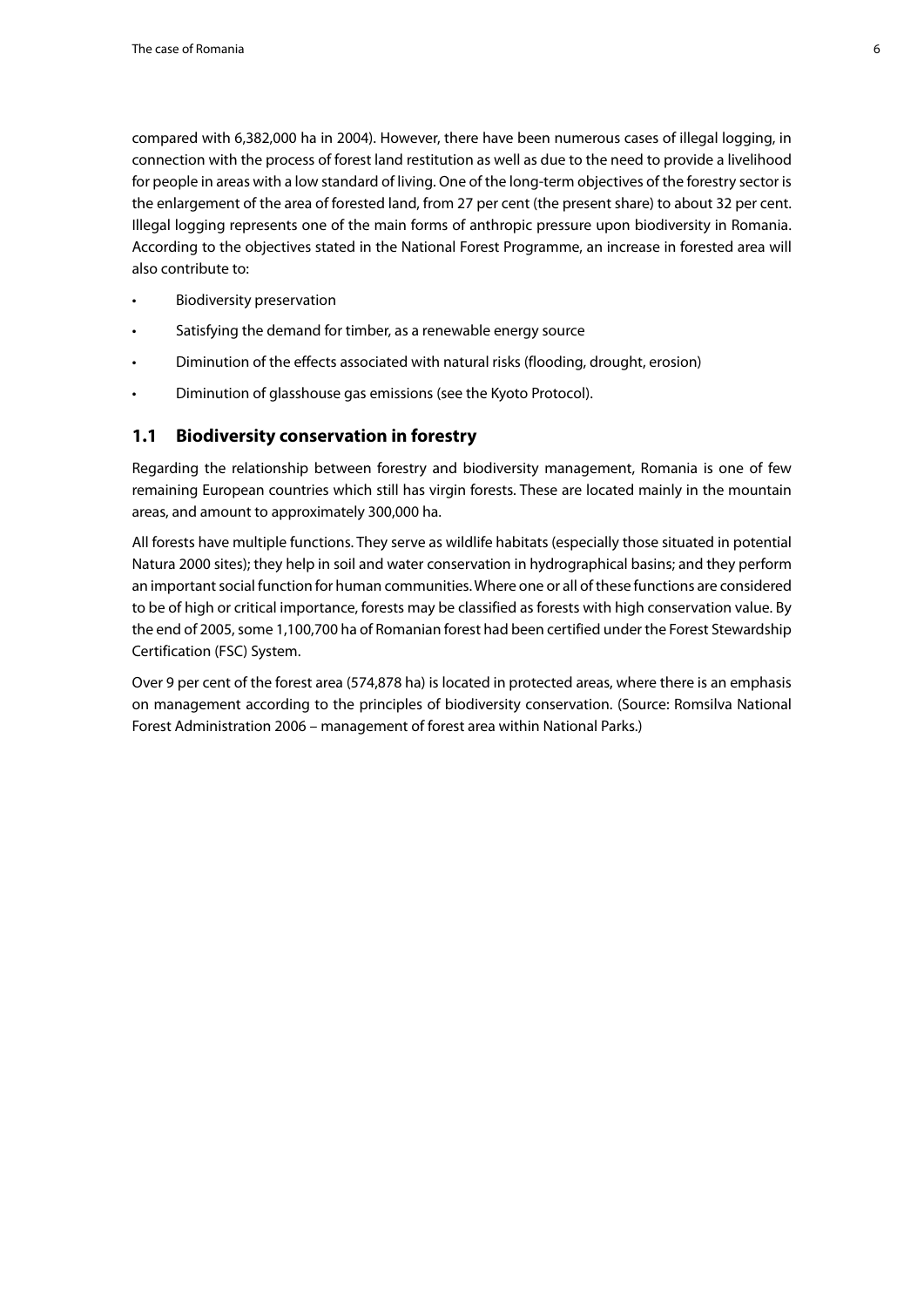## <span id="page-6-0"></span>**2 Content of the Rural Development Programme in Romania**

From all the rural development measures provided by the Rural Development Regulation 1698/2005 of the European Commission for the period 2007–2013, Romania, as a recent Member State (from 1 January 2007), has selected to adopt and implement 27 measures. These rural development measures have either been partly approved, or are due to be approved and implemented gradually during 2008 and later in 2009/2010 (Natura 2000 in forests).

The total amount that Romania negotiated and obtained for its National Rural Development Programme for the period 2007–2013 is €8.02 billion. This amount is topped up by 20 per cent from direct payments and a surplus from the previous rural development programme (SAPARD) available in the pre-accession period. Tables 1 and 2 give details of the financial plan allocation per axis and by percentage.

| Axis                              | Public contribution $(\epsilon)$ | <b>Total public EAFRD</b><br>contribution rate (%) | EAFRD amount $(\epsilon)$ |
|-----------------------------------|----------------------------------|----------------------------------------------------|---------------------------|
| Axis 1                            | 3,967,311,581                    | 80.00                                              | 3,173,849,264             |
| Axis 2                            | 2,293,413,375                    | 82.00                                              | 1,880,598,967             |
| Axis 3                            | 2,473,739,880                    | 80.00                                              | 1,978,991,904             |
| Axis 4                            | 235,074,871                      | 80.00                                              | 188,059,896               |
| Technical assistance              | 376,119,793                      | 80.00                                              | 300,895,834               |
| Complements to direct<br>payments | 625,136,100                      | 80.00                                              | 500,108,880               |
| <b>Total</b>                      | 9,970,795,600                    | 80.46                                              | 8,022,504,745             |

#### **Table 1 – Financial plan by axis**

#### **Table 2**

| Axis                                                                                     | Financial allocation (%) |
|------------------------------------------------------------------------------------------|--------------------------|
| Axis 1 – Improving the competitiveness of the agriculture and forestry sector            | 43.95%                   |
| Axis 2 – Improving the environment and the countryside                                   | 26.05%                   |
| Axis 3 – The quality of life in rural areas and the diversification of the rural economy | 27.40%                   |
| Axis 4 – Leader                                                                          | 2.6%                     |

In total, the NRDP will account for over  $\epsilon$ 10,000 million in public support to the investments in the sectors, compared to €1,278 million in total public expenditures under the SAPARD programme. The new amount, which is almost eight times higher, reflects the needs in rural Romania; but it will also entail a major challenge if there is to be adequate use, uptake of funds and well trained staff and prepared institutions. A total of €12,316 million is expected to be invested under the programme between 2007 and 2013.

#### **2.1 The Rural Development Fund and forest-related activities**

Nine measures<sup>1</sup> of the NRDP directly or indirectly target the forestry sector (vocational training and advisory measures: 111, 'Vocational training'; 143, 'Providing farm advisory and extension services';

<sup>1</sup> The budget for advisory (€158.69 million) is split into two measures: measure 114 (€95.2 million) and measure 143 (€63.5 million). It is foreseen that measure 114 will start being implemented in 2010.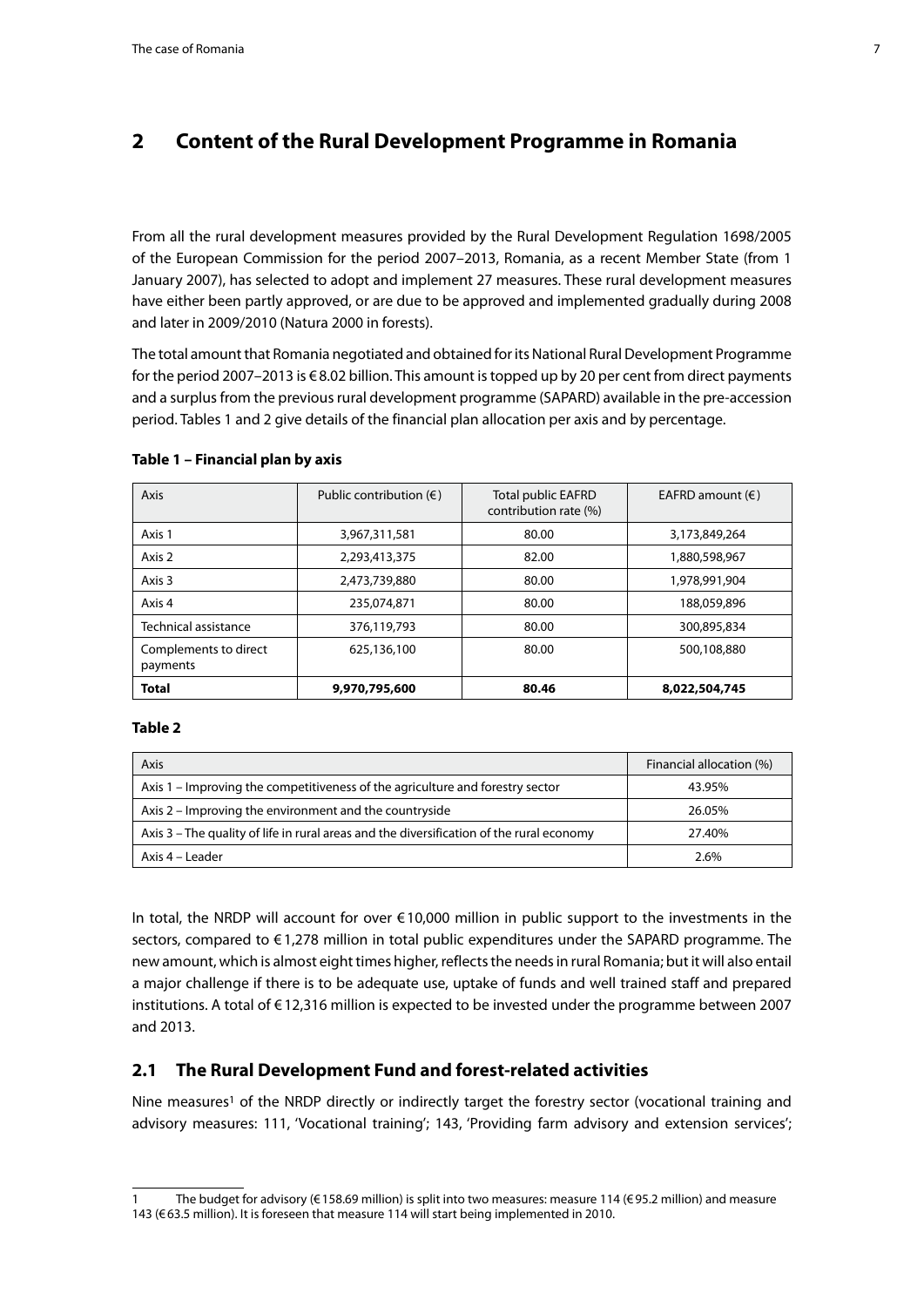and 114, 'Using advisory and consultancy services'). In cases where agriculture and forestry are both approached by the same measure, the financial allocation is not separated distinctively on agriculture and forestry. The measures and their financial allocations are:

Professional training, information and knowledge dissemination (measure 111)

- Financial allocation : €119,019,359
- Public expenditure: €119,019,359
- Private investment:  $\epsilon$  0
- Number of beneficiaries: 99,183
- Average allocation/beneficiary:  $€1,200$

Use of agriculture consulting services by farmers and forest owners (measure 114) and providing farm advisory and extension services (measure 143)

- Financial allocation: €158,692,479
- Public expenditure: €158,692,479
- Private investment:  $€0$
- Number of beneficiaries: 105,795
- Average allocation/beneficiary:  $€1,500$

Improving the economic value of the forests (measure 122)

- Financial allocation: €360,664,724
- Public expenditure: €198,365,598
- Private investment: €162,299,126
- Number of beneficiaries: 2,404
- Average allocation/beneficiary: €150,027

Increased value added of farming and forestry products (measure 123)

- Financial allocation:  $\in$  2,142,348,464
- Public expenditure: € 1,071,174,232
- • Private investment: €  1,071,174,232
- Number of beneficiaries: 2,482
- Average allocation/beneficiary: € 863,154

The financial allocation on measure 123 represents 36.46 per cent of the funds allocated on Axis I, but the budget is not split between agriculture and forestry.

Improving and developing the infrastructure, in connection with the development and adjustment of agriculture and forestry (measure 125)

- Financial allocation :  $\epsilon$  634,769,915
- Public expenditure: € 634,769,915
- Private investment:  $\in$  0
- Number of beneficiaries: 2,401
- Average allocation/beneficiary: € 264,377

Financial allocation on measure 125 represents 10.8 per cent of the funds allocated on Axis I.

- Financial allocation :  $€ 158,692,479$
- Public expenditure: € 158,692,479
- Private investment:  $\in$  0
- Number of beneficiaries: 105,795
- Average allocation/beneficiary:  $\epsilon$  1,500

First afforestation of agricultural land (measure 221)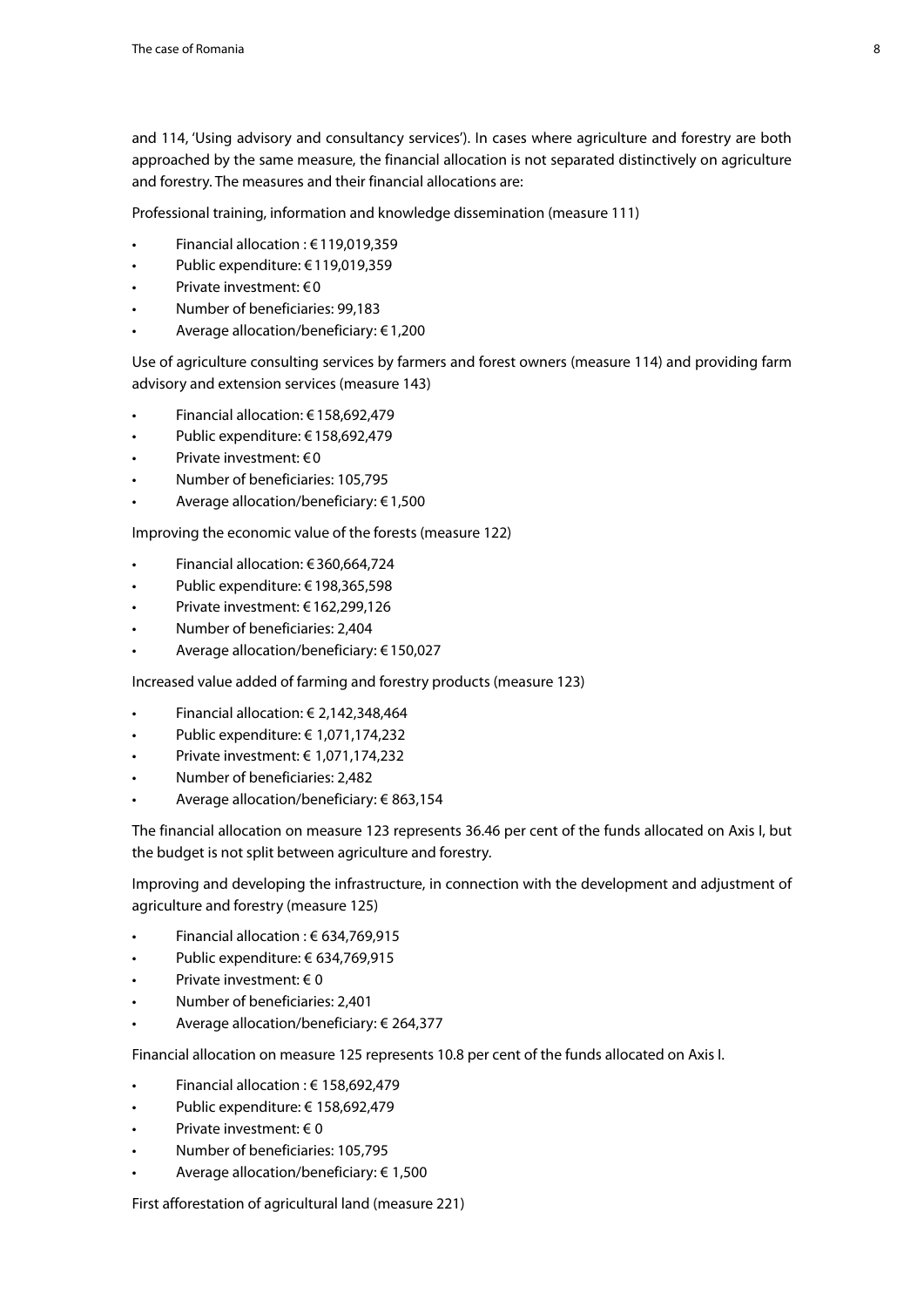- <span id="page-8-0"></span>Financial allocation: € 137,596,009
- Public expenditure: € 137,596,009
- Private investment:  $\in$  0
- Number of beneficiaries: 13,629
- Number of hectares: 52,418
- Average allocation/beneficiary:  $€10,096$
- Average allocation/hectare:  $€ 2,625$

First afforestation of non-agricultural land (measure 223)

- Financial allocation: € 75,677,805
- Public expenditure: € 75,677,805
- Private investment:  $\in$  0
- Number of beneficiaries: 12,108
- Number of hectares: 40,361
- Average allocation/beneficiary:  $\epsilon$  6,250
- Average allocation/hectare:  $\epsilon$  1,875

Natura 2000 payments, forests (measure 224)

- Financial allocation: € 16,052,868
- Public expenditure: € 16,052,868
- Private investment:  $\in$  0
- Number of beneficiaries: 5,351
- Number of hectares: 26.755
- Average allocation/beneficiary:  $\epsilon$  3,000
- Average allocation/hectare:  $600$

The beneficiaries will consist of forest owners/holders or their associations and communes, towns or municipalities which have forests in their possession or their associations.

From all the measures mentioned above, only three measures ('Increased value added of farming and forestry products', 'Improving and developing the infrastructure, in connection with the development and adjustment of agriculture and forestry', and 'First afforestation of agricultural land') will start being implemented in 2008; the rest of them will be implemented from 2010. One of the main reasons for this delay is that the cadastral maps and evidence of forests properties are not yet compatible with the IACS (the paying agency's IT system), making it impossible to operate the payments per hectare. Also, the conservation management requirements for Natura 2000 haven't been finalised (most of the protected areas designated as Natura 2000 sites are yet to have a management plan.)

## **2.2 Funding for commercial forestry, environmental practices, training and education**

The first chapter of the Romanian NRDP explains and justifies the selection of measures meant to address the needs of the forestry sector. It has a range of premises regarding the economic and environmental aspects of the current situation of forestry sector, which can be summarised as follows:

- The forests of Romania are some of the finest in Europe, having historically been managed to an excellent standard and having significant economic potential
- Forest land in private ownership is characterised by relatively small holdings and by fragmentation, which poses a challenge to the realisation of their economic potential in a sustainable manner. There is also little capacity to raise the co-financing needed for accessing the measures
- The process of restitution means that many private forest owners are relatively new to forest management, and may require significant amounts of training and advisory support in order to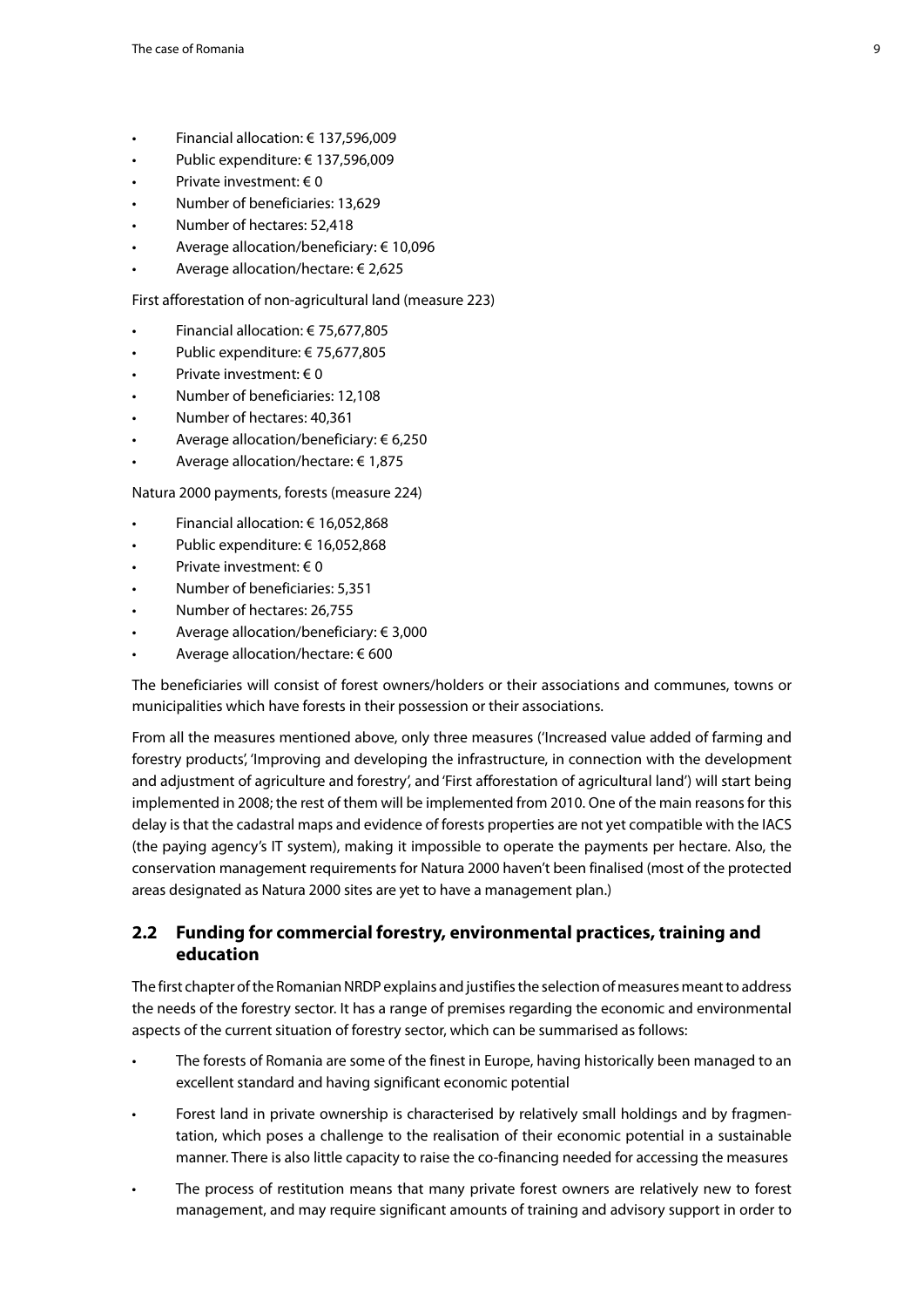manage their forests in a sustainable manner

- The restitution of land to private individuals also poses significant challenges to the legal and regulatory framework, particularly in tackling problems such as illegal logging
- The capacity to realise the economic potential of forestry is further limited by the poor accessibility of most forests
- The wood-processing sector has significant growth potential, even though there are significant capacity constraints (regarding the ready availability of raw material, relatively low labour costs and proximity to important western European markets)
- • Romania has important forest diversity and it is one of the few European countries that still have virgin forests. Many of these forests play an important environmental role, but they are also used as areas for recreation, research and leisure and have important economic value too
- Forests can play a major role in the regulation of water flow, in ensuring water quality and in the protection of water supplies for local communities that have no alternative water resources. Forests also play an important role in securing soil stability, including the control of soil erosion, landslides and avalanches. Afforestation with native tree species will be directed primarily towards agricultural lands with erosion problems and at high risk for landslides.

It is on these facts that the objectives and the selection of measures (see Table 3) have been based.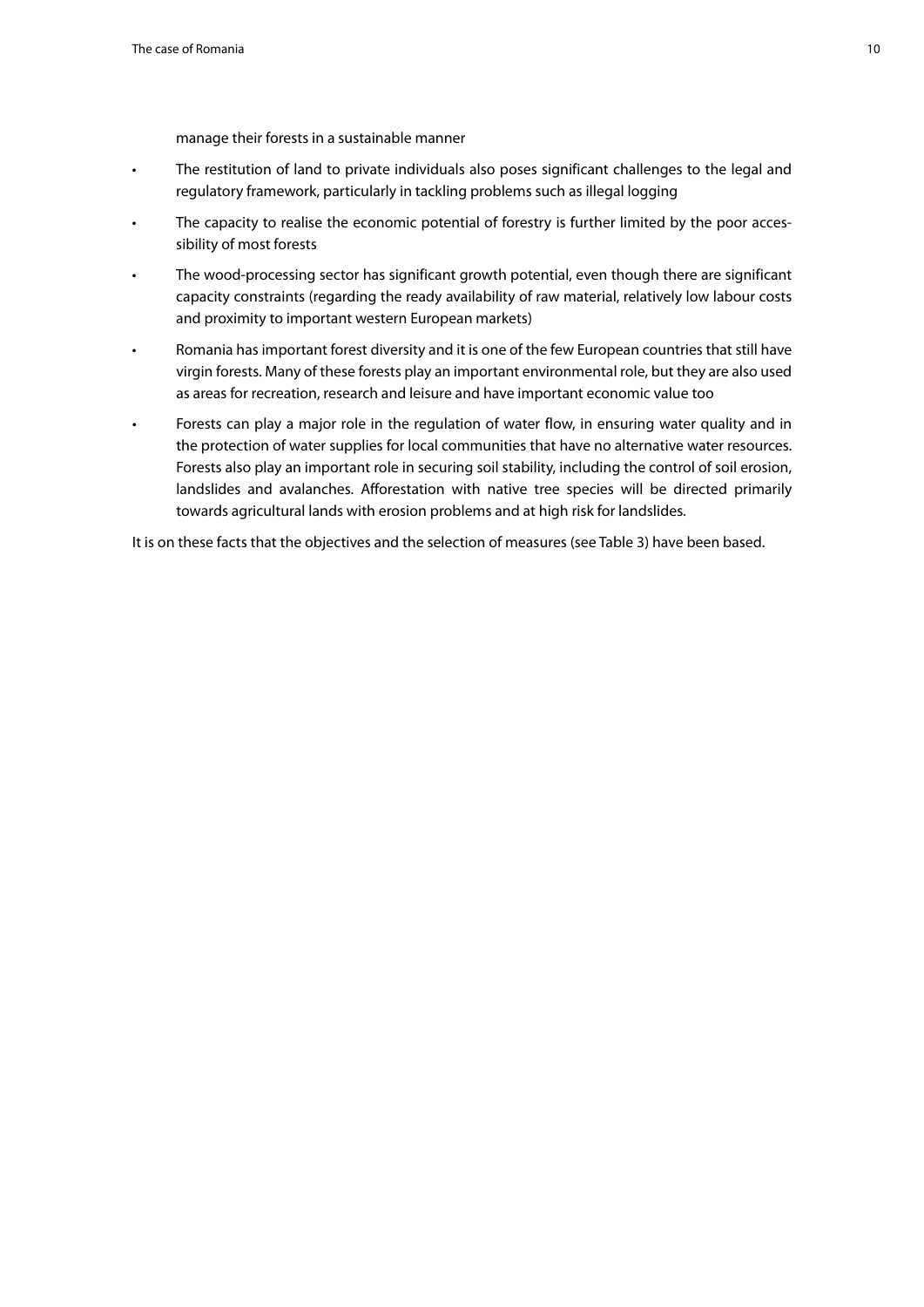#### **Table 3**

| Strategic objectives                                                                                                                                                       | Specific objectives                                                                                                                                                                                                                          | Measures (public expenditure)                                                                                                                                                                          |  |  |  |
|----------------------------------------------------------------------------------------------------------------------------------------------------------------------------|----------------------------------------------------------------------------------------------------------------------------------------------------------------------------------------------------------------------------------------------|--------------------------------------------------------------------------------------------------------------------------------------------------------------------------------------------------------|--|--|--|
| Educational/vocational                                                                                                                                                     |                                                                                                                                                                                                                                              |                                                                                                                                                                                                        |  |  |  |
| Improving the skills of farmers and<br>people working in the agri-food<br>and forestry sectors, to allow better<br>management of the agricultural<br>and forestry holdings | Support to farmers and people<br>working in the agri-food and<br>forestry sectors for human capital<br>improvement by enabling them to<br>adjust to the new context                                                                          | 111: Professional training,<br>information and knowledge<br>dissemination (€ 119 million)                                                                                                              |  |  |  |
|                                                                                                                                                                            |                                                                                                                                                                                                                                              | 114: Utilisation of counselling and<br>consultancy services<br>(€ 95.2 million)                                                                                                                        |  |  |  |
|                                                                                                                                                                            |                                                                                                                                                                                                                                              | 143 Providing farm advisory and<br>extension services (€ 63.5 million)                                                                                                                                 |  |  |  |
| Total / education and training (together with agriculture):                                                                                                                | €277.7 million                                                                                                                                                                                                                               |                                                                                                                                                                                                        |  |  |  |
| Competitiveness (commercial)                                                                                                                                               |                                                                                                                                                                                                                                              |                                                                                                                                                                                                        |  |  |  |
|                                                                                                                                                                            |                                                                                                                                                                                                                                              | 122: Improvement of forest<br>economic value (€198.4 million)                                                                                                                                          |  |  |  |
| Restructuring and modernisation<br>of the sectors processing and<br>marketing agricultural and forestry                                                                    | Improvement and development of<br>forestry products                                                                                                                                                                                          | 123: Increasing the value added to<br>agricultural and forestry products<br>(€1,071.2 million)                                                                                                         |  |  |  |
| products                                                                                                                                                                   |                                                                                                                                                                                                                                              | 125: Improving and developing<br>the infrastructure related to the<br>development and adaptation of<br>agriculture and forestry<br>(€476.1 million). Out of which<br>€59,509,673 foreseen for forestry |  |  |  |
|                                                                                                                                                                            |                                                                                                                                                                                                                                              |                                                                                                                                                                                                        |  |  |  |
| Total/competitiveness (together with agriculture)                                                                                                                          |                                                                                                                                                                                                                                              | €1,269.6 million                                                                                                                                                                                       |  |  |  |
| Environmental                                                                                                                                                              |                                                                                                                                                                                                                                              |                                                                                                                                                                                                        |  |  |  |
| Promoting sustainable management<br>of forest land areas                                                                                                                   | Enlargement of forest land areas<br>on agricultural land in order<br>to contribute to soil erosion<br>diminution, to flood prevention and<br>for supporting the actions against<br>the climate changes                                       | 221: First afforestation of agricultural<br>land ( $€137.6$ million)                                                                                                                                   |  |  |  |
|                                                                                                                                                                            | Enlargement of forest land areas<br>on non-agricultural land in order<br>to contribute to soil erosion<br>diminution, to flood prevention and<br>for supporting the actions fighting<br>against the climate changes                          | 223: First afforestation of<br>nonagricultural land areas<br>(€75.7 million)                                                                                                                           |  |  |  |
|                                                                                                                                                                            | Support to forest land owners<br>by compensating for the specific<br>disadvantages resulting from the<br>implementation of Natura 2000<br>network, on the basis of obligations<br>resulting from the Birds and Habitats<br><b>Directives</b> | 224: Natura 2000 payments for<br>forestland ( $€16.1$ million)                                                                                                                                         |  |  |  |
| <b>Total/environment</b>                                                                                                                                                   |                                                                                                                                                                                                                                              | €229.4 million                                                                                                                                                                                         |  |  |  |

The overall financial allocation for the measure regarding consulting services is justified, but it seems unlikely that the allocated funding of an average of €1500 per beneficiary will provide a sufficiently high quality consultancy service. The vocational and advisory measures have been adopted with a view to helping a total of 20,000 beneficiaries involved in forestry activities, and 3,000 persons trained to implement the first afforestration of agricultural land.

Most of the activities eligible under the commercial heading are targeting the development of the forestry infrastructure in order to ensure the competitiveness of the forestry sector, i.e. building and/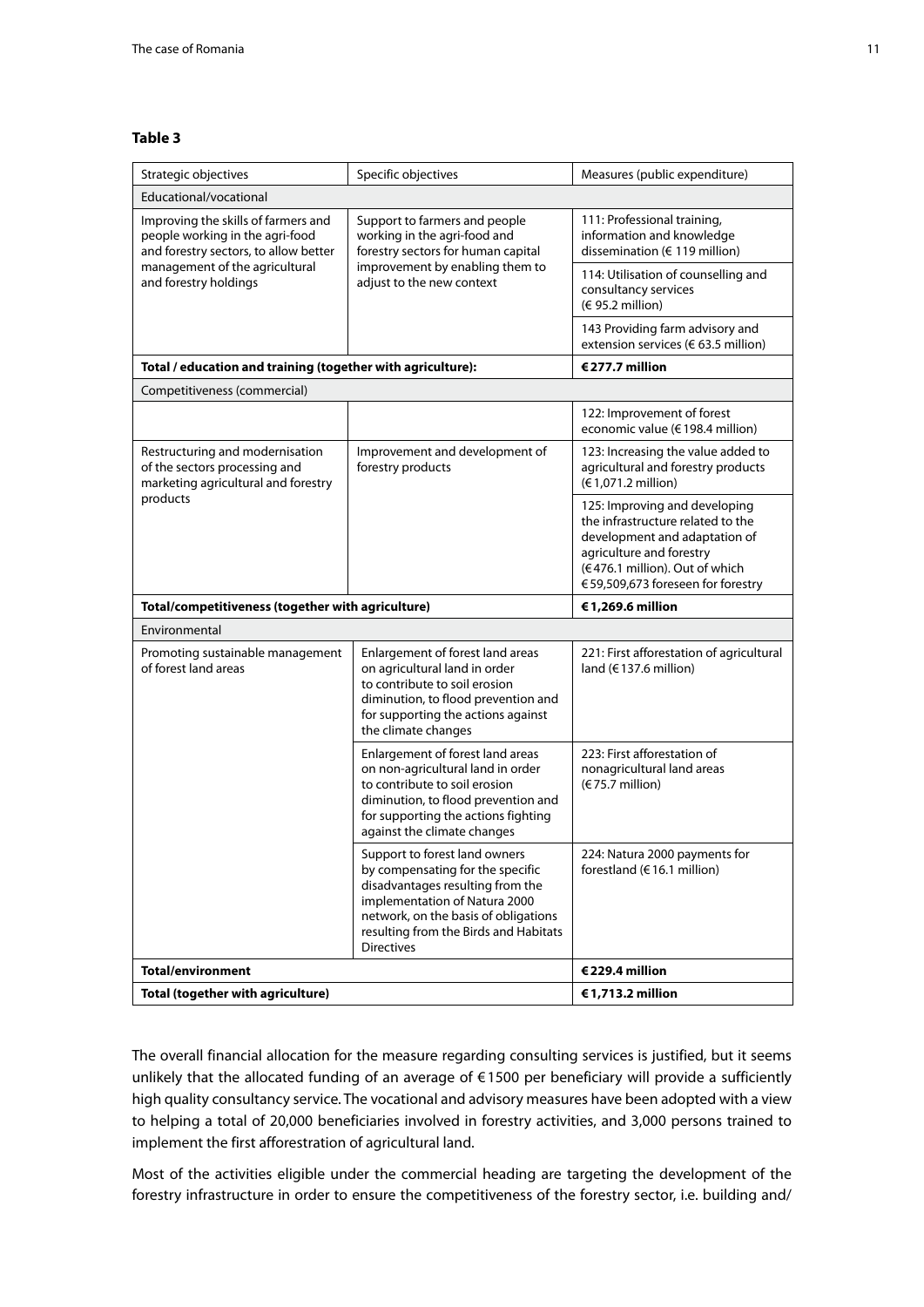<span id="page-11-0"></span>or modernising the forestry infrastructure (forestry roads, forestry railways and funiculars). This type of activity also has the biggest share in the total budgets of Axis 1 and the NRDP.

The first afforestration of agricultural land measure is dedicated to the entire country (except the grasslands), targeting mainly the areas with soil erosion problems. The rate varies from €1,900 in plain area to €1,560 in mountain area. The measure contains a list of native tree species (Resinous, Broadleaves) complying with the characteristics of each of the geographical areas.

With regard to protecting Romania's forests, the amount allocated to the forestry sector (which in territorial terms amounts to 26.7 per cent of Romania's land mass) is less than 10 per cent of the budget of Axis 2, which is much too low, as Axis 2 already has the lowest allocation allowed by RDR 1698/2005. The NRDP forestry measures do not include any justification for the allocation compared to needs and compared to the cost of investing in afforestation of agricultural or non-agricultural land. The same applies with regard to justification for the allocation compared to needs in the Natura 2000 forestry areas, which seems insufficient in view of the extent of the surfaces covered by forests in the Natura 2000 sites. On the other hand, most of these payments will start being implemented in 2010, when it is foreseen that there will be a reallocation and redistribution of funds according to the level of absorption of various other measures already implemented.

## **2.3 The National Strategy Plan for Rural Development, the national biodiversity action plan, and the National Forest Programme**

Romania has a National Forest Programme (2005), elaborated by the Department of Forestry within the Ministry of Agriculture and Rural Development, together with forest owners and managers' associations. The programme is available on the Ministry website and represents the main strategic document of the forestry sector.

Within the NSP, it is not just the National Forest Programme that is mentioned for the strategic objectives to be in line with, but also the European Union Forestry Strategy.

Within the subchapter on 'Convergence and complementarity within national programmes in the forestry field', the national document states that there is convergence between the National Strategy Plan for Rural Development 2007–2013 and the national programmes in the forestry field because they both have the same purpose – to develop of the forestry sector, with the aim of raising its contribution towards quality of life based on sustainable forest management.

The EU forestry strategy provides for the improvement of forest management by forest protection measures. It also emphasises the multifunctional role of forests and sustainable forest management based on their social, economic, environmental, ecological and cultural functions for the development of society and, in particular, rural areas and the contribution that forests and forestry can make to existing Community policies.

The National Biodiversity Action Plan is not distinctly mentioned as a strategic document in the NSP, but in terms of consistency with other EU strategies and priorities, the activities proposed under Priority Axis II are highly compatible with the priorities set out in the Sixth Community Environment Action Programme (6th EAP), especially those priorities with the following thematic strategies:

1. EU Biodiversity Strategy (Natura 2000 Network) – the 6th EAP calls for 'establishing the Natura 2000 network and promoting the integration of biodiversity considerations in agricultural policies and encouraging sustainable rural development, multifunctional and sustainable agriculture'. In Romania the Ministry of Environment and Water Management is responsible for establishing and managing the Natura 2000 network, and many sites include agricultural areas that can be supported through rural development measures. In particular, the following Axis 2 measures will be important for Natura 2000 site management and achievement of the Göteborg commitment to reduce biodiversity decline by 2010.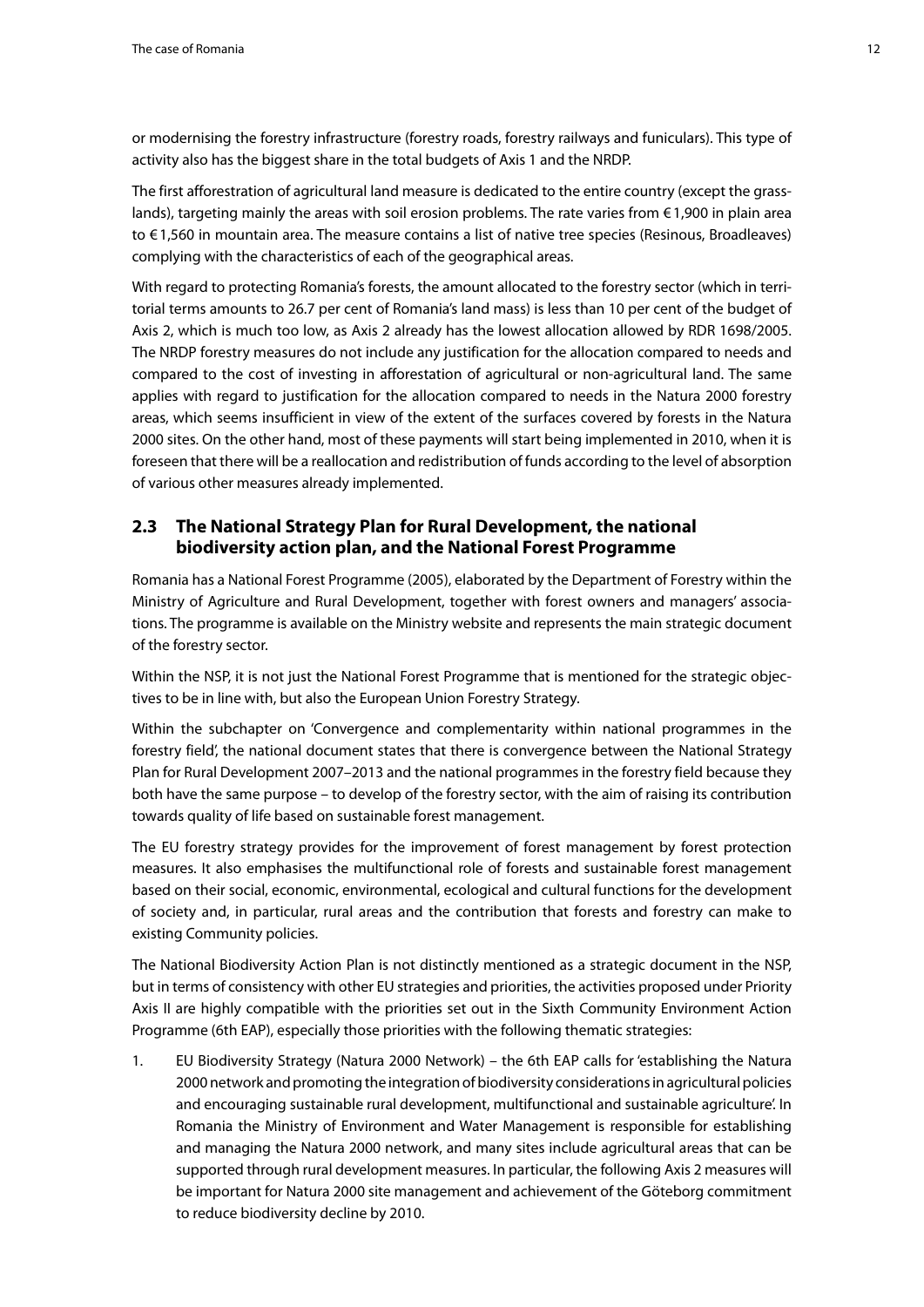<span id="page-12-0"></span>Less-favoured-areas. Payments to farmers will favour the continued maintenance of extensive management practices on high nature value farmland within Natura 2000 sites

Agro-environment payments will significantly enhance the management practices for biodiversity conservation on high nature value farmland within Natura 2000 sites

Non-productive investments will support those agro-environment payments targeting high nature value farmland, for example by supporting the infrastructure associated with traditional grazing systems

Natura 2000 compensatory payments will directly compensate farmers in Natura 2000 sites for the specific disadvantages resulting from the implementation of the obligations of the Birds and Habitats **Directives** 

2. Water Framework Directive (WFD) – the overall objective of the WFD is to establish a framework for achieving good chemical and ecological status for all waters. Since the management of agricultural land impacts upon water quality in many ways, the agro-environment measures proposed under Axis 2 will be a useful tool for supporting implementation of the WFD – notably those measures with the objectives of reducing nutrient losses, protecting soil from erosion and promoting organic farming.

#### **2.4 The RDP and the National Strategy Plan for Rural Development**

The National Strategy Plan was elaborated mainly during 2006 (before Romania's accession to the EU) and the first half of 2007, its approval going in parallel with the elaboration of the NRDP.

The strategic objectives (SO) of the NSP are:

- SO1: Improving the skills of farmers and other persons involved in the agri-food and forestry sectors, as a means of encouraging the better management of the agricultural and forestry holdings and processing units
- SO 2: Improving the competitiveness of the commercial and semi-subsistence farms and their associations, while observing the principles of sustainable development
- SO 3: Restructuring and modernising the agricultural and forestry product processing and marketing sectors, while observing the principles of sustainable development
- SO 4: Contributing to the continuous use of agricultural land in less favoured areas and promoting sustainable farming
- SO 5: Preserving and improving the status of natural resources and habitats
- SO 6: Promoting the sustainable management of forestry lands
- SO 7: Maintaining and developing economic activities through increasing the number of jobs
- SO 8: ncreasing the attractiveness of rural areas
- SO 9: Developing the abilities and raising the awareness of local stakeholders regarding the importance of local governance
- SO 10: Promoting the endogenous potential of territories
- SO 11: Improving local governance.

The NRDP was officially submitted to the European Commission on 29 June 2007. After a few months of technical meetings and negotiations, the consolidated text of the NRDP was sent to the EC on 12 December 2007. It is expected to be approved in February 2008, within the Rural Development Committee, and the official decision is expected in March 2008.

The NRDP addresses Romania's rural territory (i.e. where the population density is lower than 150 inhab-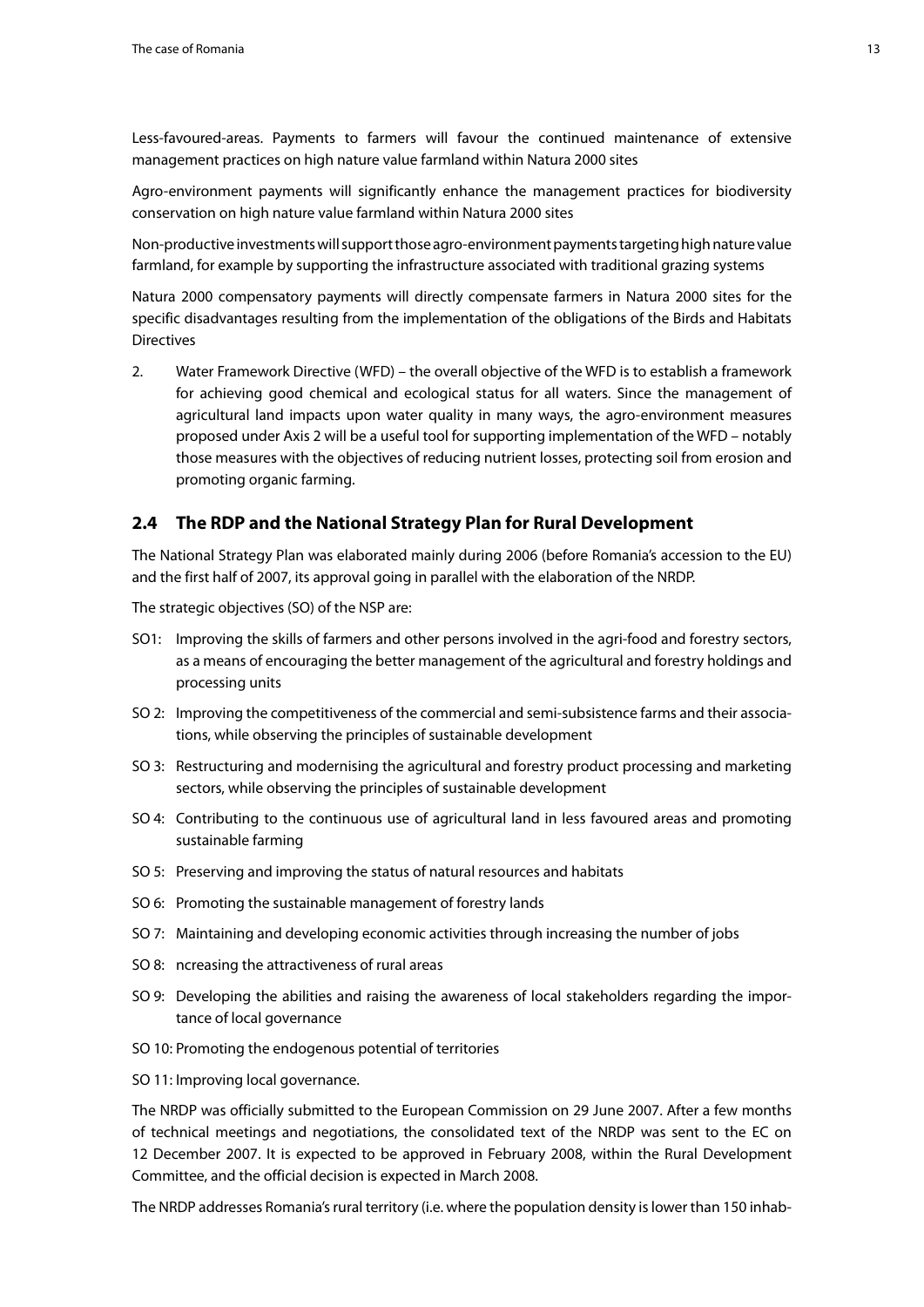itants/km2). Romania's rural area amounts to 93.6 per cent of the country's total area, and 48 per cent of the country's total population live there. The programme therefore represents the most important funding source for the various and complex needs of rural space, being implemented at a period of significant change for Romanian agriculture as it takes its first steps into the EU, and the full effect of the CAP reforms will take place during this period. So the main objective of the RDR is to support the competitiveness of the agricultural and forestry sectors.

The general objectives of the NRDP are as follows:

- 1. Increasing the competitiveness of the agri-food and forestry sectors.
- 2. Improving the environment and rural areas by the sustainable use of agricultural and forest land
- 3. Improving the quality of life in rural areas and encouraging the diversification of the rural economy
- 4. Establishing and operating local development initiatives.

The NRDP responds to the requirements stated generically in the objectives. However, considering Romania's incipient experience in promoting environmentally friendly agricultural practices (especially in the domain of surface payments for environment services provided by farmers and foresters) – the intervention of Axis 2 (26.05 per cent of NRDP budget) is limited to the minimum financial allocations foreseen by Regulation (EC) no. 1698/2005 (minimum 25 per cent).

The NRDP is generally in line with the NSP, and the NRDP represents a good structured programming document with clear and specific strategic objectives. However, both documents contain too many tables and summarised diagrams, which are not always supported by text explaining and justifying the interventions. This is not a crucial shortcoming, but it would have contributed to the transparency of the NRDP. Both documents mentioned reference strategic papers on forests, such as the National Forest Programme (incorporating the objectives of FAP, especially regarding the multifunctional role of forests).

The allocations are in compliance with the strategy and reflect the programme's heavy emphasis on modernisation and the restructuring of Romanian agriculture. The relatively high allocations for Axis 3 place the overall balance of the programme in line with the intentions of the regulation. It is also important to consider how Axis 3 can contribute to the welfare of the forester communities. Allocations for Axis 4 are in line with the requirements of NSP.

Text within different chapters of NSP and NRDP is not very comprehensive or transparent, it is difficult to follow the figures and the descriptions of the forestry sector in both documents. For example, Chapter 3 of the NRDP document states that 'The surface covered by forests and other forest vegetation represents 28.28 per cent of the total surface. Of this area (6,742,800 ha), 92.4 per cent is covered by forests (2006).' The NSP document, by contrast, states that 'Less than 27 per cent of Romania's territory is covered by forests, which is under the European average'. In the SWOT analysis, 'Weak private forestry administration management' is said to represent a weakness (not further explained), while the NRDP portrays the administrative system in forestry as a strong point, with a long and good tradition of managing the forests.

While the NSP, as a more general document, sets out to identify and shape the priorities of the sector, within the NRDP there should be detailed justifications for selecting measures such as the afforestation of both agricultural and non-agricultural land, and Natura 2000 (which it would have helped by negotiating and reallocating funds for a better conservation status of the forests in Natura 2000 sites).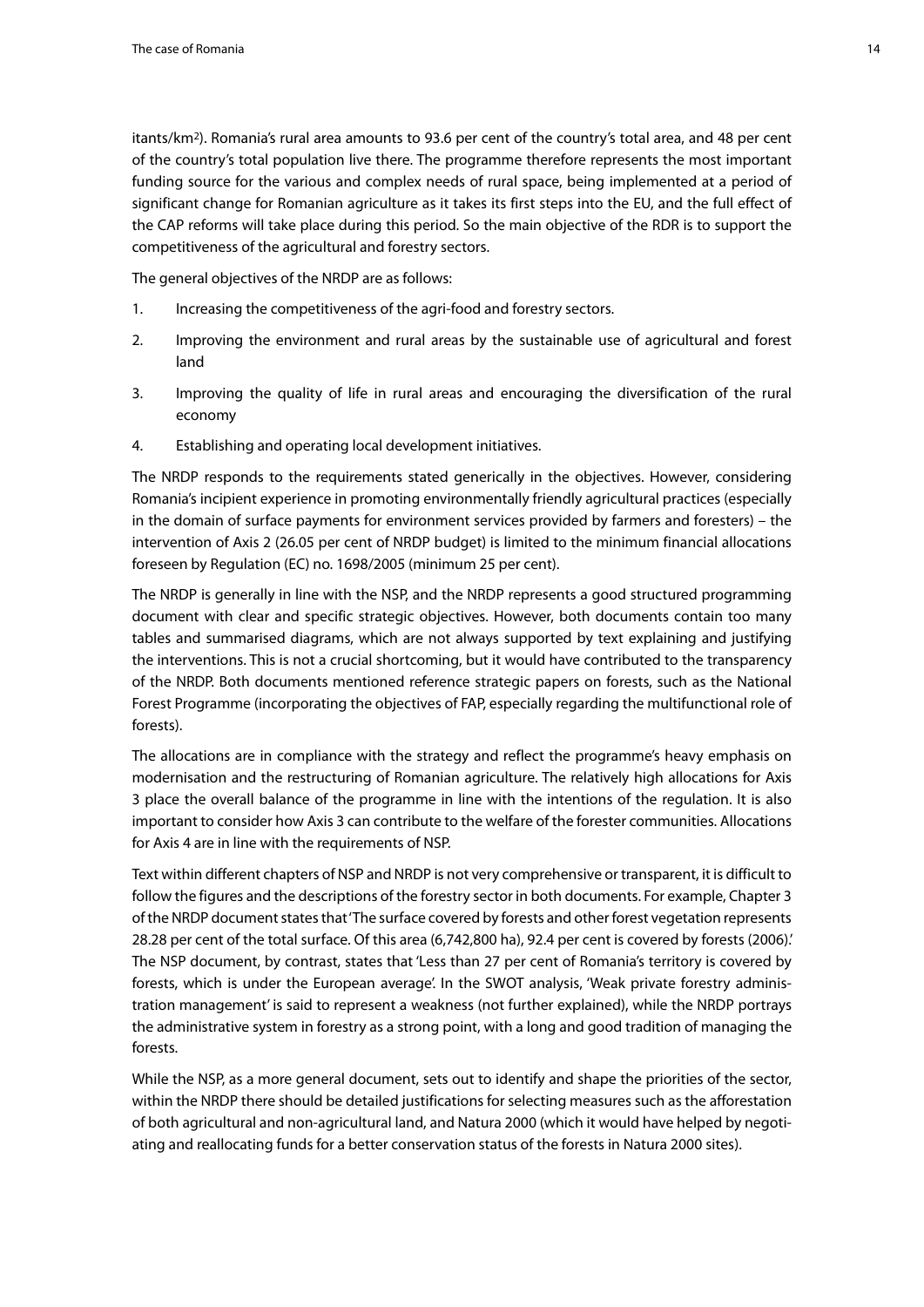## <span id="page-14-0"></span>**2.5 The RDP and its contribution to the Natura 2000 network and related EU targets**

The RDR 1698/2005 has brought many changes for all the member states, by its apparent simplification, by the integration of various EU programmes that used to be run individually (Natura 2000, Leader Programme etc.), and by proposing a challenging architecture of rural development programmes at the national level. We can tell that the Romanian NRDP carefully includes the main relevant conditions and criteria that all these EU programmes and agreements are bringing in. And it is understandable that Romania, a state with some of the biggest problems in agriculture and forestry in the EU and without a long and successful history of programming and implementing EU funds, has to be cautious in mentioning all the strategic documents that the NRDP should be in line with. However, this issue is not more serious than the need to have a strong and clear strategy for the sector.

So, in the run-up to implementation, the Romanian NRDP currently covers (on paper) all the main environmental issues concerning the biodiversity of agriculture and forest areas.

Since it is premature to provide a realistic evaluation of how the RDP will (or will not) contribute to the biodiversity targets, monitoring the indicators and impact of measures during the first years of implementation will be an essential tool for improving and amending it when the mid-term review of the RDR is due.

Bearing in mind that the forestry sector has always been regarded as profitable, and has not relied on support from the national budget, the financial allocation proposed by the NRDP for forestry actions is likely to be insufficient for resisting the pressures which the same NRDP will bring, just like the other major national programmes for economic development funded by the EU. In addition, in the commercial measures concerning both agricultural and forest activities, there is not a distinct percentage or submeasure stating the financial commitment for forestry measures, so the projects are competing for funds within the same measures. The forestry measures available as from 2008 have not been piloted, and it is likely that they are not targeted on the most needed areas (e.g afforestation in areas with soil erosion).

#### **2.5.1 The EU target 2010 (stopping biodiversity loss by 2010)**

The programme does not explain the National Biodiversity Action Plan clearly enough, or include sufficient information about it. The only axis concentrating on biodiversity targets is Axis 2, which sets out to preserve and improve the rural landscape. According to the measures of Axis 2, high nature value areas are financially supported and farmers compensated for their efforts in conservation of the grasslands, bird habitats, and ensuring that there is food for small mammals in the winter.

Axis 1 is primarily a set of measures for investments, which aims to ensure the continued exploitation of forests. This will most probably cause damage (e.g. when money is used to improve infrastructure with the aim of allowing better access for forest exploitation). Although its main goal is to ensure commercial, not environmental benefits, axis 1 is accompanied by a range of environmental conditions (also suggested and imposed by SEA), which may contribute indirectly to stopping biodiversity loss e.g.: forbidding the plugging of grasslands (cross-compliance), and encouraging investment in the construction of waste basins. Thus the minimal financial allocation for Axis 2 is compensated for by a considerable 'green' side with Axis 1, its purpose being: (a) to avoid any possible negative effects on the environment, which may result from possible contradictions between the measures, and (b) to encourage, where possible, a proper mixture of the measures in order to maximise the synergic effects in order to obtain benefits for the environment. This approach is consistent with CSG no. 5, referring to the implementation of the priorities into (solid) programmes.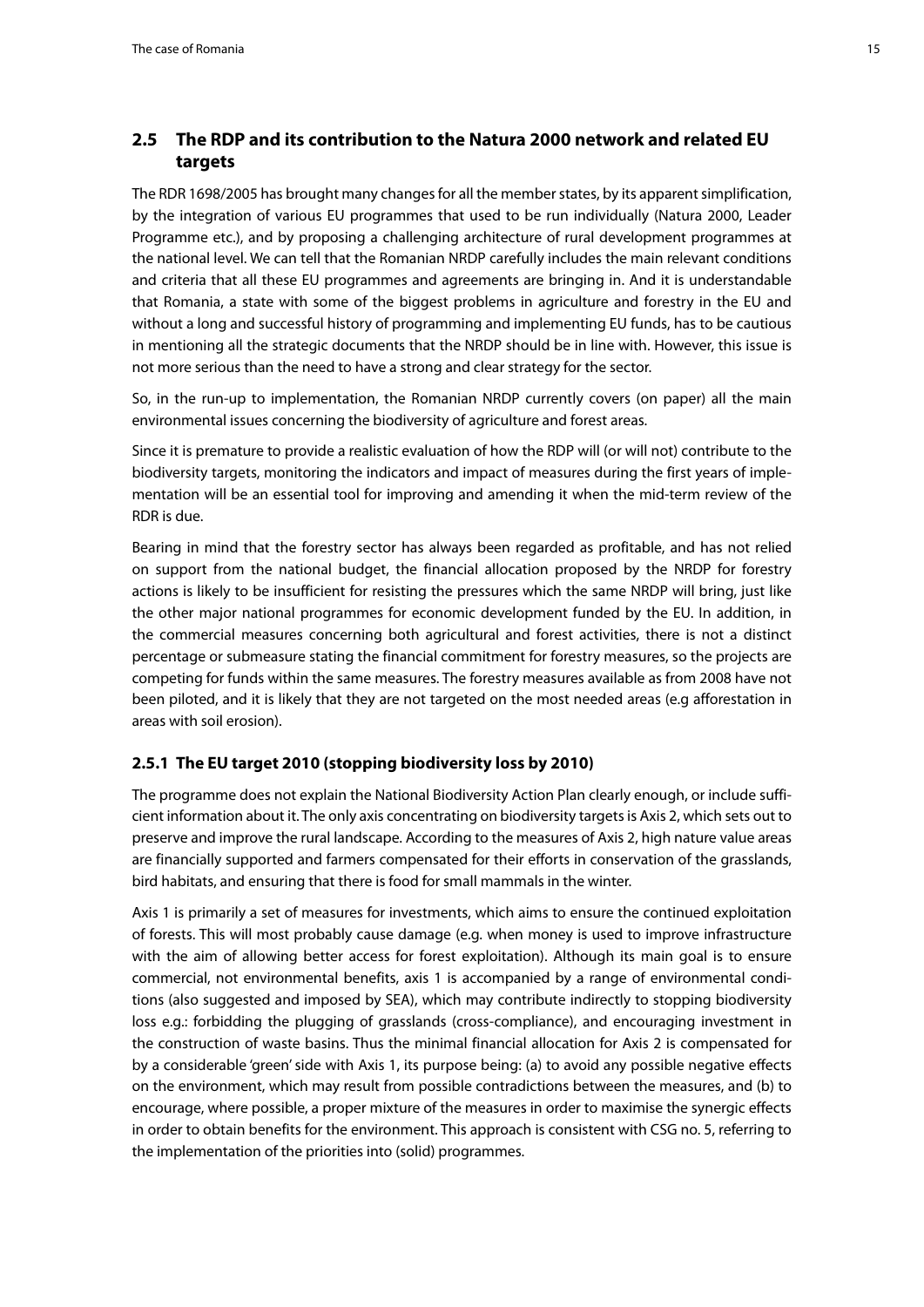#### <span id="page-15-0"></span>**2.5.2 Natura 2000**

The Natura 2000 programme is still at an early stage, and faces major challenges. If Romania, before its accession to the EU, was struggling to designate a relatively high percentage of its territory (22 per cent) as Natura 2000 sites, a greater challenge still lies ahead, namely addressing appropriate management solutions. It will also not be easy to explain to farmers and foresters the role and benefits of Natura 2000, but equally to other institutions that are currently running big programmes funded by EU funds (especially the transport sector). These aspects have significantly affected the capacity to accede and absorb the funds for biodiversity conservation in protected sites.

The financial support provided by the NRDP through the measures 'Natura 2000 payments on agricultural land' and 'Natura 2000 payments on forestry land' is foreseen to be implemented from 2010, because currently there are no management plans for the Natura 2000 sites (and by implication, there is no information regarding restrictions for farmers and forestry land owners), and it is not yet known which agricultural and forestry lands will be included in these sites. Thus the budgets available for these measures are currently subject to some very general estimates, due to the lack of information regarding the level of the payments/ha, the restrictive nature of the requirements, and the potential eligible surfaces.

The allocation for this measure is €16,052,868. This allocation may cover around 0.2 per cent of the total area proposed for the Natura 2000 network; but it is difficult to make any judgements as to the fairness or otherwise of this allocation, in the absence of any estimate of the total agricultural land in the Natura 2000 network.

### **2.5.3 Other related EU policies (the EU Forest Action Plan, the FLEGT Action Plan and the Biomass Action Plan)**

**FLEGT Action Plan.** Illegal logging in Romania currently amounts to around 100,000m3 annually. The main causes of illegal logging are people's need to make money quickly, the poor living standards of the inhabitants of rural areas, the inadequate size of their own properties, and poor organisation in the wood-processing sector. Approaches to control the problem include legislative, administrative and institutional measures. To combat illegal logging and the illicit trade in wood, the law regarding penalties in forestry was modified and enforced through the legal framework for the control of forest regime application. Romania is also acting in this field according to the pan-European ENA-FLEG programme. With regard to the land areas affected by illegal logging, any forest whose land has been deforested by illegal logging must be regenerated within two years of the actual deforestation having taken place.

**Biomass Action Plan.** Romania does not have a national plan on biomass. In the NRDP, however, there is a special emphasis on investing in biofuel, biomass and other renewable energy sources, due to the need to reduce emissions of greenhouse gases.

For example, within measure 123 ('Adding value to agricultural and forestry products'), support is granted for tangible and intangible investments for the processing and marketing of renewable wood energy from forestry biomass.

In addition, the objectives of measure 221 ('First afforestration of agriculture land') is to prevent natural hazards, reduce soil erosion, improve water retention capacity, improve air quality, produce biomass (including good-quality wood) and mitigate climate change, while maintaining or, as the case may be, enhancing biological diversity. According to the quantification of monitoring and evaluation indicators, one of the indicators is 'Growth of biomass (forestry)' – output as a regional resource (energy, regional value added) being assumed to generate 10 m<sup>3</sup> increase per ha.